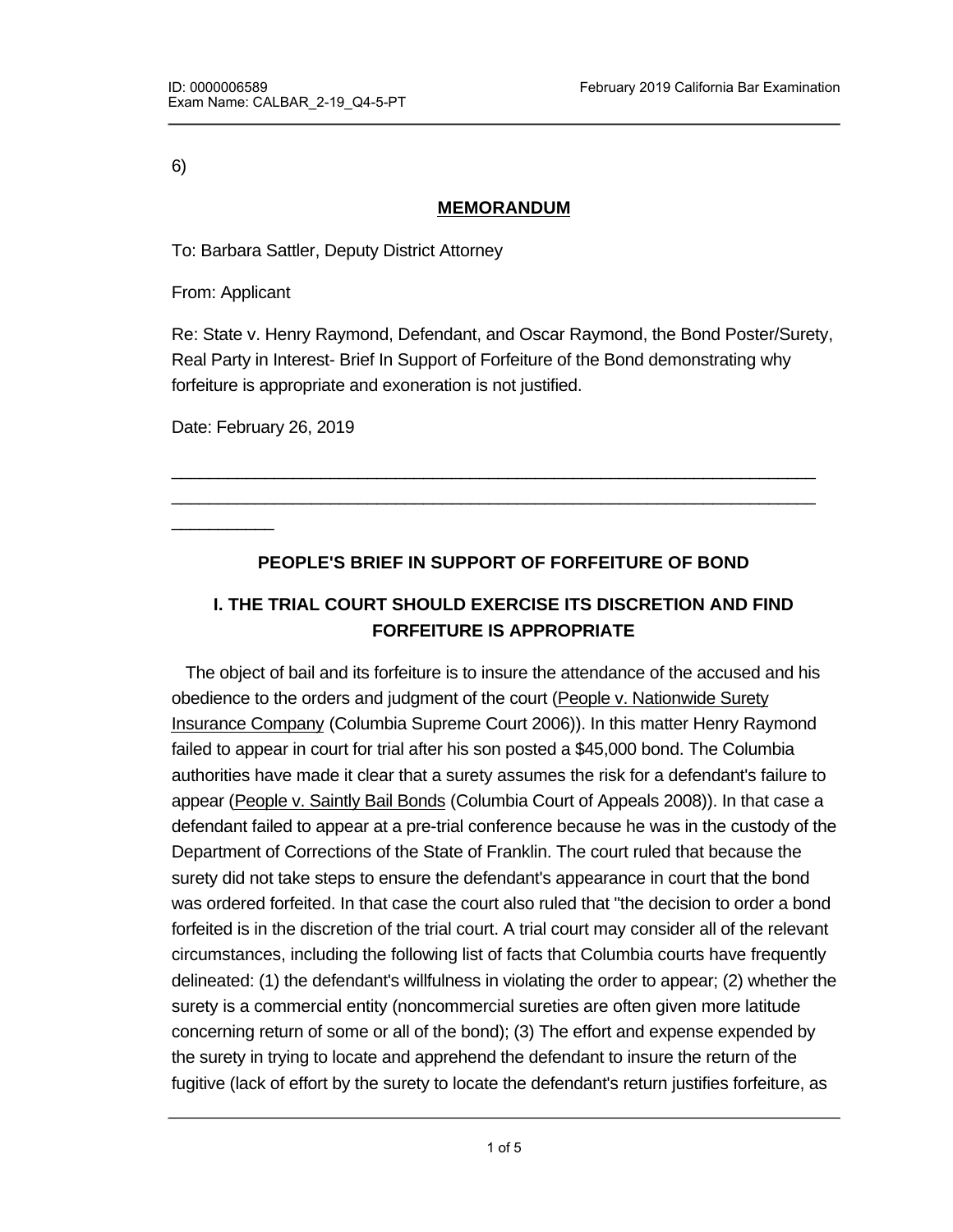it is necessary to prove an incentive to the surety to take active and reasonable steps to recapture a fugitive defendant); (4) the costs, inconvenience and prejudice suffered by the State, if any, because of the absence of the defendant; (5) the public's interest in ensuring a defendant's appearance," (People v. Saintly Bail Bonds). An examination of those factors in this case leads to a decision that the bond should be forfeited.

### **1. The Defendant's willfulness in violating the order to appear**

 The Defendant was indicted on felony counts of possession of a narcotic drug for sale and possession of drug paraphernalia, including an allegation of exceeding the threshold amount of cocaine. His counsel filed a motion for him to be released from custody. Defendant provided no reference or sources for verifications of any information he provided the Pretrial services department. He had his son post the bond for him. His son testified that his father was never really a part of his life and does not have ties to the community. Mr. Raymond played upon the kindness of his son when convincing him to post bond because his son felt that he did not have a choice to not post the bond because it was his father. Mr. Raymond's failure to appear is the willful action of a man seeking to flee from any responsibility as he provided his son no method to reach him and fled family members homes.

Therefore, the defendant willfully violated the order to appear.

### **2. Whether the surety is a commercial entity.**

 Next, the court must take into consideration whether the surety is a commercial entity. Mr. Raymond's son is not a part of a commercial entity. Case law says that in this circumstance that he can be given more latitude concerning the return of some or all of the bond. However, Mr. Raymond's sons testimony indicates that he was fully aware of the financial penalties he was going to face if his father did not appear. The son was aware of his father's illegal activities and still felt compelled to post bond. The son is a software engineer and makes \$120,000 a year and indicated he has money saved for his sisters education. Albeit, unfortunate that the money saved for his sisters education may be affected by this. the son clearly knew what he was doing in posting the bond and not taking steps to ensure Mr. Raymond's compliance with the bond. Therefore, the people urge the court to not weigh heavily on this factor.

# **3. The effort and expense expended by the surety in trying to locate and apprehend the Defendant to insure the return of the fugitive**

The third factor the court must take into consideration is the effort and expense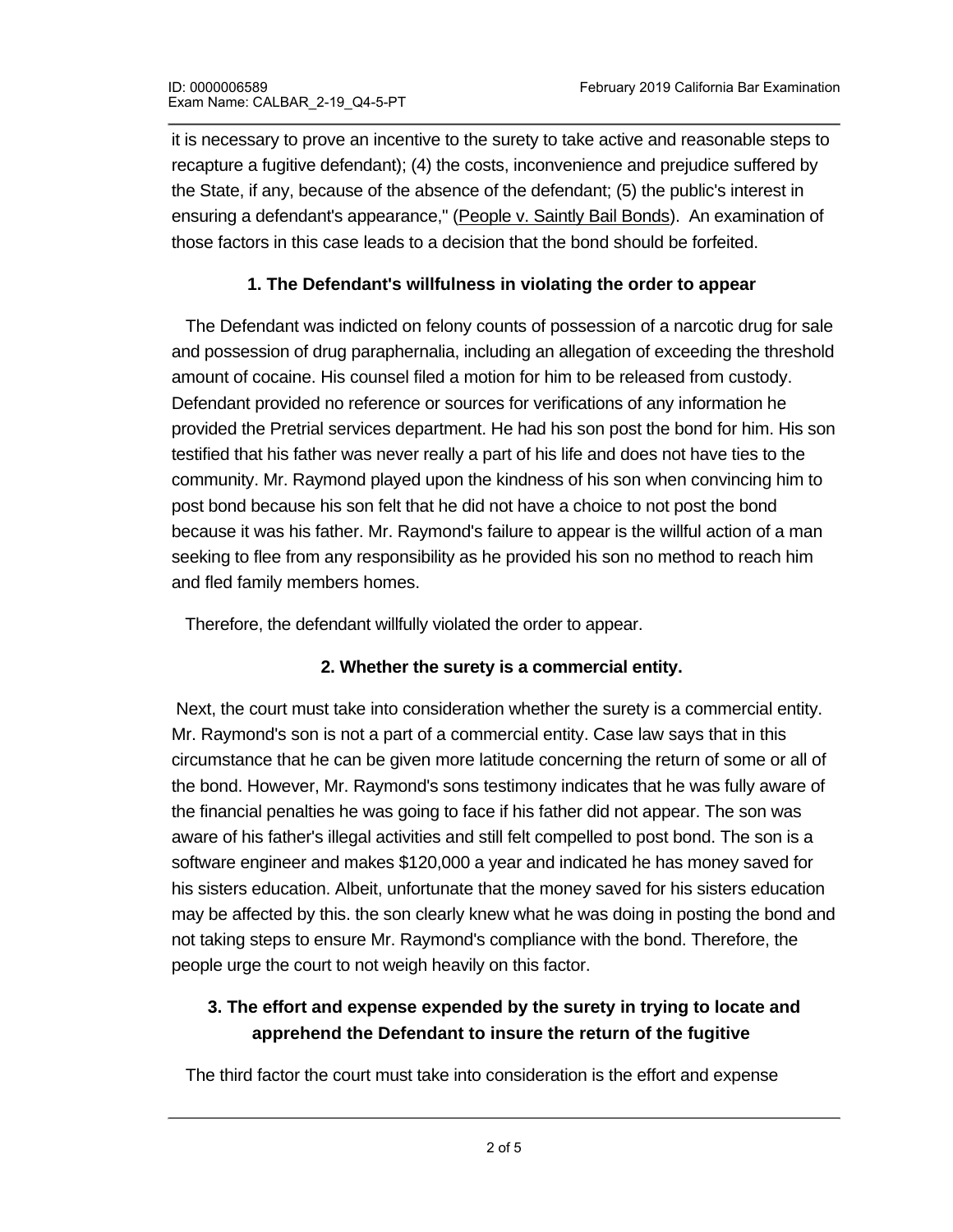expended by the surety in trying to locate and apprehend the defendant to insure the return of the fugitive. Here, Mr. Raymond's son testified that he did not make any effort to find out where his dad was because he claims he does not have a way to find him and make him show up. This factor should weigh heavily in favor of the forfeiture of bond because Mr. Raymond's son put up the \$45,000 worth of bond money for a man he had relatively no relation with (other than the biological relationship). The son knew that his father had no connections to the community and yet made no efforts to ensure that his father made it to court. Therefore, this factor should weigh extremely heavily against the son.

### **4. The costs, inconvenience and prejudice suffered by the State, if any, because of the absence of the Defendant.**

 The next factor that the court must examine is the costs, inconvenience and prejudice suffered by the State because of the absence of the defendant. Here, the defendant was tried in absentia and acquitted. The acquittal was based on a find that, "There is no substantial evidence to warrant a conviction, based upon insufficient evidence of the identity of the Defendant." This indicates that the State suffered a significant inconvenience and prejudice based on the absence of the defendant. The State lost money during the course of the trial because its employs had to put on the trial. The State was clearly inconvenienced because the they lost the conviction based on not being able to identify the defendant. Finally, the State suffered prejudice because if the Defendant would have been present at trial the identity element would have been proven and they would have been successful. Therefore, the State suffered in multiple ways because of the absence of the Defendant.

### **5. The public's interest in ensuring a Defendants appearance.**

 The final factor the court must examine is the public's interest in ensuring a Defendant's appearance. The public has an interest in the Defendant appearing to face the charges he was indicted on to promote the function of the criminal justice system. Further, the public has an interest in the ensuring that the guilty are punished. Here, the sale and possession of drugs can create a public safety issue and lead to the spread of drugs around the community of Columbia; if Mr. Raymond is guilty. However, Mr. Raymond even has an interest in ensuring his own appearance because that is where he as the ability to show his innocence, if he is not-guilty of the charges. Therefore, there are multiple interests in ensuring a Defendant's appearance.

 Once the court examines these five factors from the Saintly Bonds case it will see that it is proper for the bond to be forfeited in the case. Mr. Raymond's son posted the bond

knowing what could happen if his father failed to appear. He also posted the bond not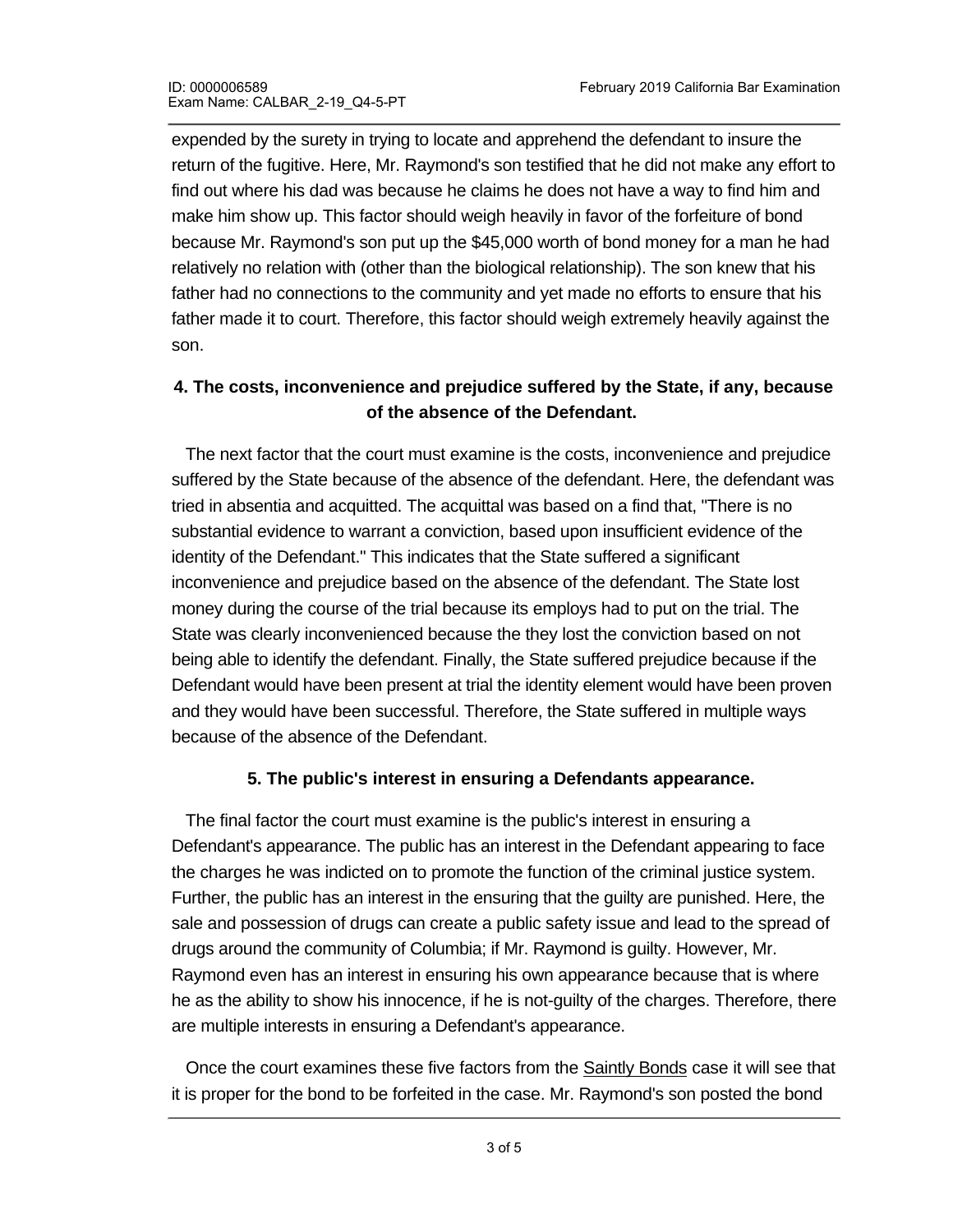knowing what could happen if his father failed to appear. He also posted the bond not having a full relationship with his father that would hopefully indicate that is father would appear so as not to cause his son to loose \$45,000. Mr. Raymond's failure to appear cost the State a significant burden which has been detrimental to the publics interest at stake in this matter. Therefore, the People urge the court to order bond forfeited.

#### **II. EXONERATION OF THE BOND IS NOT JUSTIFIED**

 Defense counsel will argue that because Mr. Raymond is no longer facing charges that the exoneration of the bond is justified; however, it is not. In People v. Weinberger (Columbia Court of Appeals 2003) a defendant failed to appear at a pre-trial conference. At that conference multiple motions were argued that lead to charges being dismissed against the defendant. The Court ruled that the bond should be exonerated because the defendant was no longer facing charges. However, a dismissal is much different than an acquittal. The dismissal in Weinberger was granted because the court granted the defendant's motion to suppress evidence. In this case, Mr. Raymond was acquitted after being tried in absentia because there was not enough evidence identifying him. Mr. Raymond was acquitted based on his action of failing to appear and he should not be able to benefit from this. This is much different than a case being dismissed because of a motion to suppress evidence. In a motion to suppress evidence the court is suppressing the evidence due to an unlawful action by law enforcement, this prohibits the defendant form being prejudiced by wrongful acts of law enforcement. Because Mr. Raymond was acquitted based on failing to appear and his case was not dismissed exoneration of the bond is not justified.

 Defense counsel may also point to the ruling in People v. Nationwide Surety Insurance Company (Columbia Supreme Court 2006) where a defendant did not appear for preliminary hearing and the court ordered the bond exonerated. That court said that there was an affirmative showing that the Defendant had ties to the community and that it was not up to the surety to prove or disprove the truthfulness of these documents. However, in this case Mr. Raymond's son should have had a reasonable belief to know that Mr. Raymond was a flight risk. The son had never lived with Mr. Raymond, Mr. Raymond was never involved in the son's life. Mr. Raymond had connections to three people in the community (the son, the sister, and Aunt). The son never even asked Mr. Raymond if he intended to appear for trial. The son tries to justify his actions by arguing that he posted the bond because Mr. Raymond is his father and he felt no other choice. This does not make sense and a reasonable person would not have done this. Therefore, the People urge the court for order bond forfeited because exoneration is not justified.